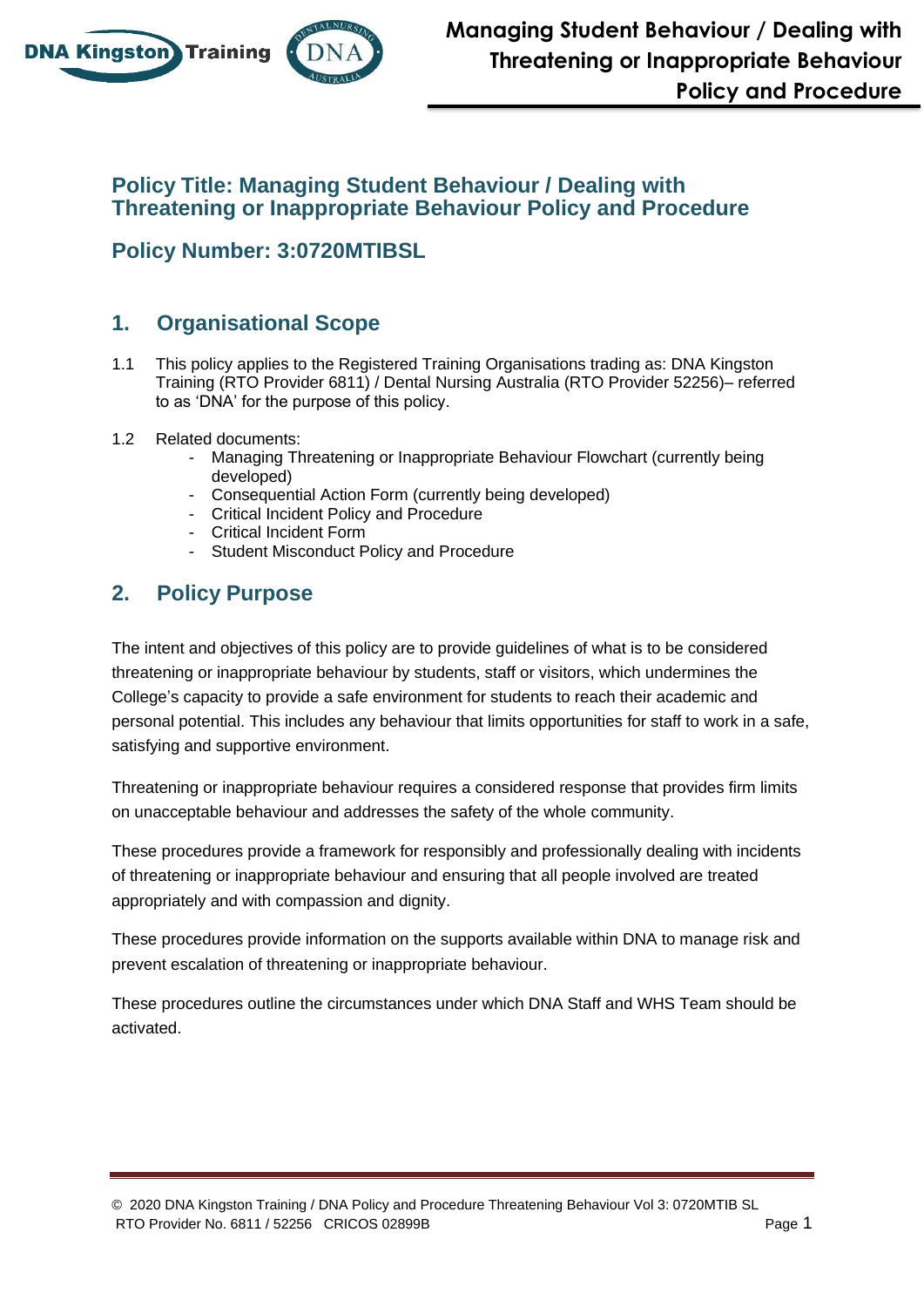

# **3. Policy Scope**

This policy applies to all staff, visitors and all enrolled students at DNA. The policy supports staff in their decision-making process regarding acceptable student behaviour and required actions for any threatening or inappropriate behaviour encountered.

## **4. Policy Content**

It is DNA's policy to provide a safe and comfortable environment for all staff and learners on campus. Any behaviour deemed threatening or inappropriate will not be tolerated.

Behaviours that are considered *threatening* to immediate safety include:

- an uttered, written or gestured threat to kill or harm another person
- an uttered, written or gestured threat to self harm or suicide
- an uttered or written threat to damage property
- any act of physical violence or property damage
- stalking (repeated, unwanted contact which can arouse apprehension and fear)
- bullying (repeated, unreasonable contact in the workplace)
- sexual harassment (unwelcome sexual conduct of any kind)

Behaviours that are considered to be *inappropriate* include:

All other behaviour, not previously mentioned above, that seems to imply, rather than directly state, danger to any person. Inappropriate behaviour violates the norms of social interactions in such a way that others feel at risk of imminent or future harm. Examples of inappropriate behaviour might include shouting, standing very close, revealing inappropriate knowledge of personal information, aggressive actions, or demanding unwarranted special attention or consideration.

Threatening or inappropriate behaviour may or may not be face to face.

Threatening or inappropriate behaviour can include emails, letters, and other similar mediums.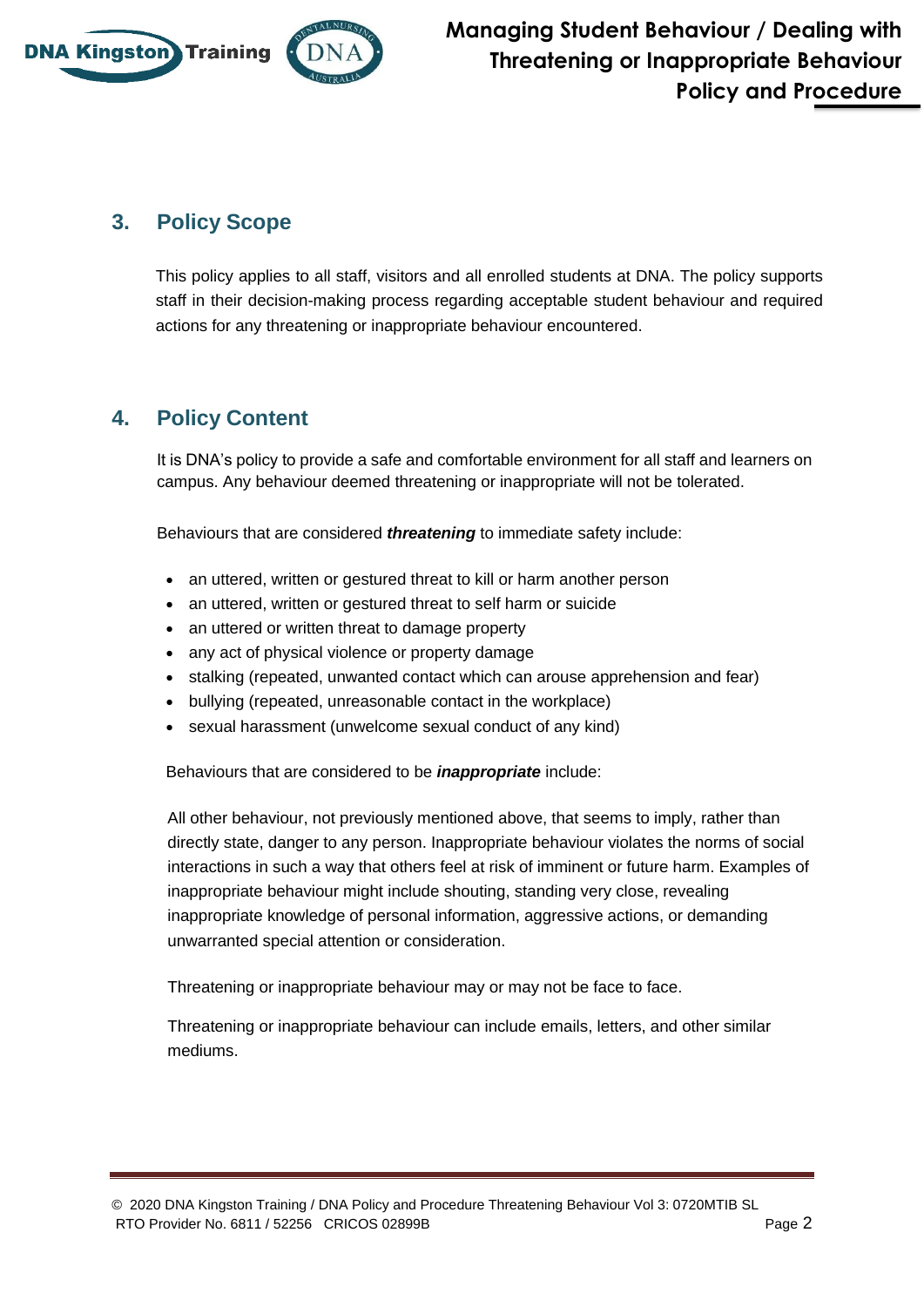

### **Safety is the priority**

The motivation behind a threatener's conduct is irrelevant until the immediate safety of everyone involved is restored. Such consideration, however, may be relevant both to the longer term treatment or management of the person concerned, or during the follow-up to the incident.

Reasons for threatening or inappropriate behaviour

While there are many reasons why an individual may use threatening or inappropriate behaviour, some common motivations include:

- expressing emotion (usually anger or fear)
- appealing for help
- attempting to intimidate others and control their behaviour

Each of these motivations can be affected by many factors such as stress levels, attitudes about violence and coercion, mental state (particularly abnormal mental states such as that seen in those suffering psychosis or mood disorders), and intoxication or withdrawal from alcohol or illicit drugs.

## **5. Procedure for Implementation**

Once the immediate risk to safety is controlled, threatening or inappropriate behaviour will be addressed through relevant DNA regulation, policy and procedure, eg:

- Student Misconduct Policy
- Student Discipline Processes
- Occupational Health and Safety
- Fairness Policies (Bullying, Sexual Harassment, Racial Discrimination)
- Student Complaints Policy
- Critical Incident Policy
- Relevant Workplace Agreements.

#### *Who can manage threatening or inappropriate behaviour?*

If any staff member believes it is safe and they are able to defuse the situation, they can manage threatening or inappropriate behaviour. If the person does not accept they need assistance and support, or their aggression and hostility escalates rather than diminishes, do not persist in attempting to manage their behaviour alone.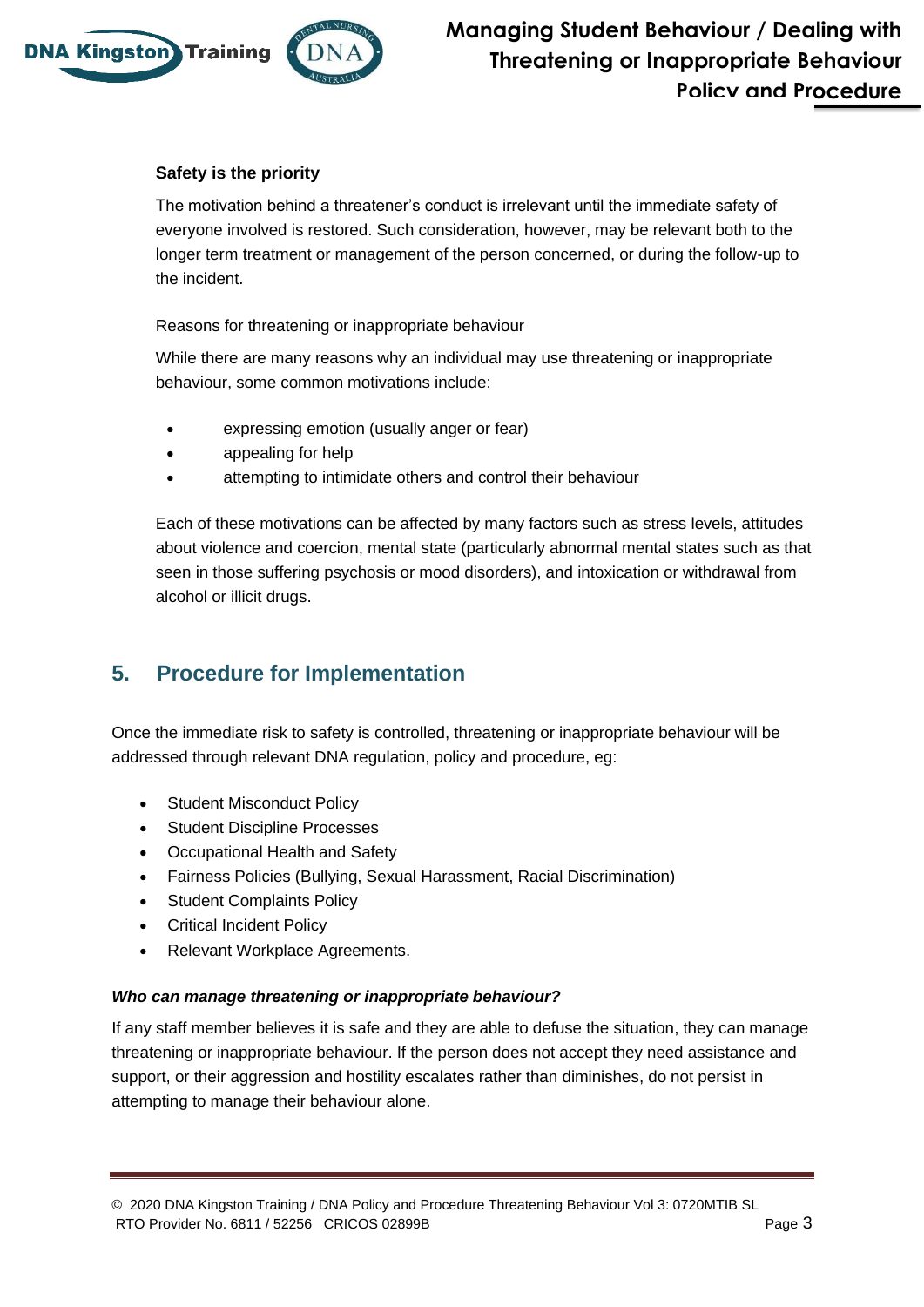

### *When is calling Security an appropriate response to threatening or inappropriate behaviour?*

If staff feel unsafe in a situation, ask the person to leave. If they refuse to leave, staff and others in the room should leave.

Seek assistance by going to the nearest place with other people present.

At any time if staff feel unsafe or threatened they must seek assistance by calling another staff member to assist and call the Police.

### *When should Student Counselling be an option?*

If concerning and inappropriate behaviour is observed (for example unusual eye contact, deteriorating dress or personal appearance, confused or irrational speech, agitation) and staff are concerned for a person's safety and wellbeing:

- If the person is a student -, contact the Student Support Manager, Course Coordinator or WHS Safety Officer (if required) .
- If the person is a member of staff, contact the CEO and/or College Director to assist in providing advice.
- If the person demonstrating concerning and inappropriate behaviour is a member of the public or a friend or relative of a student/staff member, call the Police.

### *When is additional Staff and Police an appropriate response to threatening or inappropriate behaviour?*

Threatening or inappropriate behaviour may require an immediate response and then a follow up response to manage any ongoing safety issues - including making decisions about what further action should be taken.

The WHS team with additional staff can be activated when an incident occurs involving a person demonstrating threatening or inappropriate behaviour which generates ongoing concern about safety, this should be done immediately when any staff member or student feels unsafe or a serious threat to safety and wellbeing is apparent.

### *Who can call for the establishment of a Safety Team?*

Any staff member in a position of authority (eg course coordinator, line manager, senior administration manager or department director) can identify the need for the WHS, additional staff and Police, by alerting the College Director.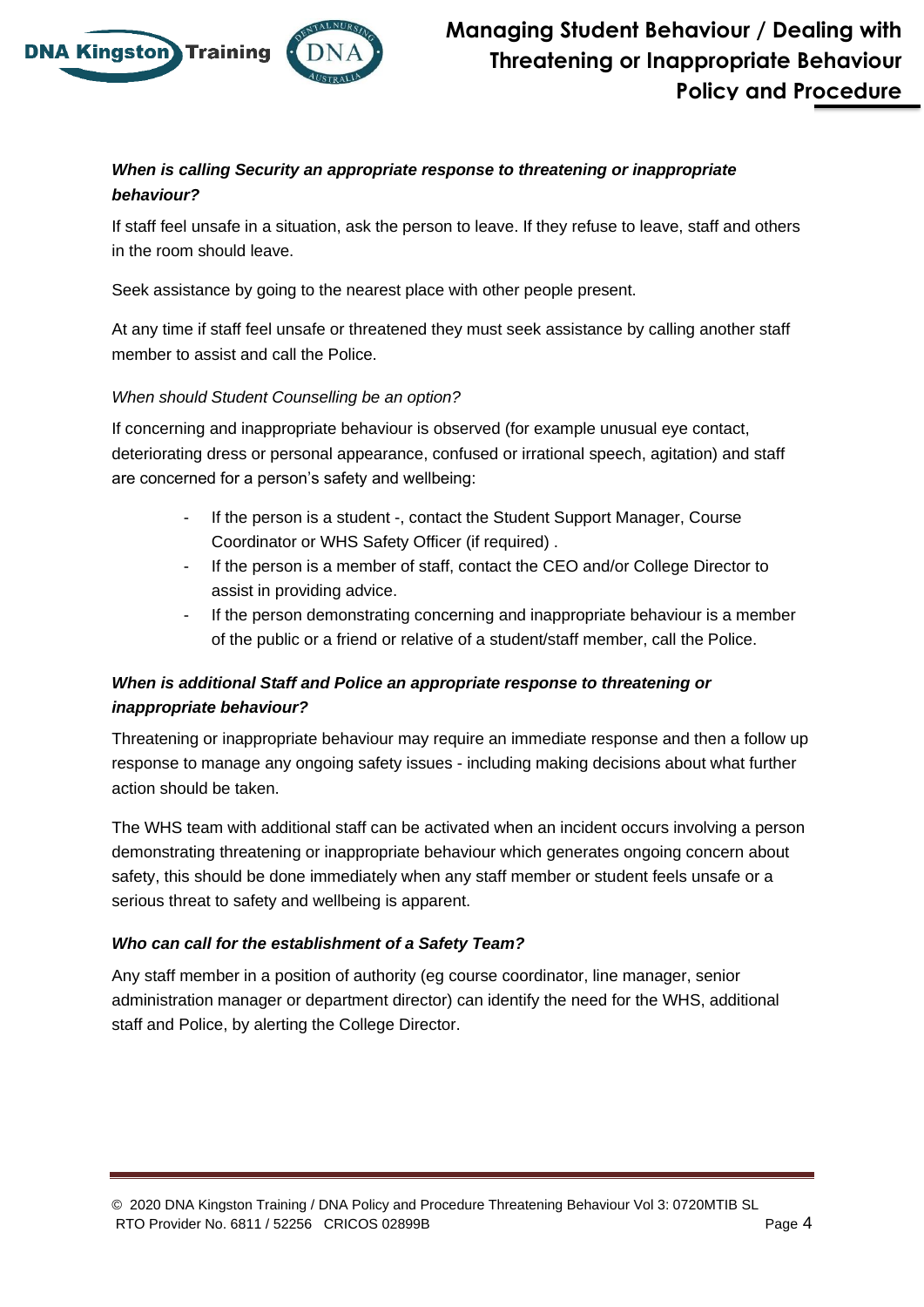

### **Members of the Safety Team**

The composition of the WHS Team is:

- Marj Cook- Belmont
- Virginia Flea- Bunbury
- Naomi Armstrong- Mandurah
- Marika Mackey- Mandurah / Belmont
- Sally Finlay- Belmont
- Bryan Pearce- Belmont

### **Responsibilities of the Safety Team**

Responsibilities of the WHS team include:

1. Complete WHS Risk Assessment using the appropriate WHS management protocols for incidents involving threatening or inappropriate behaviour

- 2. Develop a Safety Plan specifically:
	- Identify intervention options and management strategies
	- Consult Director
	- Develop action plan including tasks, roles and timing
	- Coordinate and completing documentation
	- Coordinate support and debriefing for those affected by the behaviour

3. Brief and liaise with other relevant services within and outside DNA called on to assist in the management of the threat /risk posed by the behaviour

4. Advise on appropriate communication strategies

5. Review any follow up action required

### **Responsibilities of College Director or Student Support Manager**

Responsibilities of College Director or Student Support Manager threatening or inappropriate behaviour include:

1. Immediately activate the Staff and WHS team when behaviour occurs which is an actual or potential risk to safety and the person involved does not consent to or cooperate with intervention

2. Treat all parties fairly and offer assistance and support

3. Maintain comprehensive records of incidents of threatening or inappropriate behaviour

5. Initiate consequential action under relevant Regulations, Policies, Procedures and Agreements (Additional document)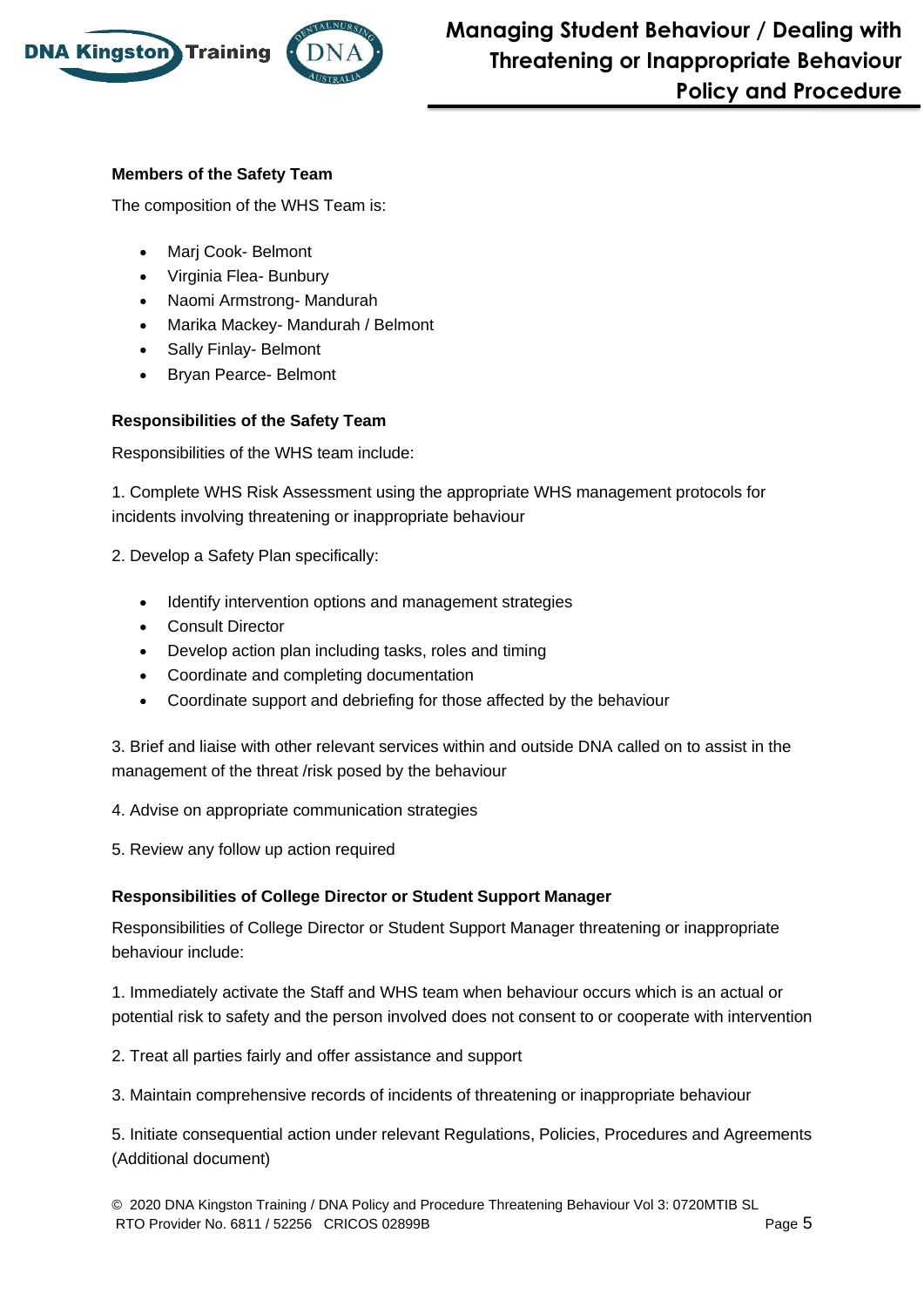

6. Support training of key staff in responding to mental health risks and threatening or inappropriate behaviour.

### **Responsibilities**

Responsibilities of Staff on site at the time in managing threatening or inappropriate behaviour include:

- 1. Respond to incidents or calls for assistance College Director and other Staff
- 2. De-escalate and contain incidents
- 3. Call Police and other emergency services as necessary

4. Provide a proactive security presence where necessary to increase safety. Apply relevant security protocols

5. Consult and assist in implementing local safety plans for complex, persistent risk issues.

### **Responsibilities Counselling**

Responsibilities Counselling in managing threatening or inappropriate behaviour include:

1. Provide confidential counselling to students - external

2. Provide secondary consultation to staff on appropriate action regarding a student when risk is first observed

3. Offer advice on issues of confidentiality, of 'duty of care' and 'duty to warn'

4. Offer advice regarding referrals to external service such as ambulance, Crisis, mental health services or forensic services and instigate referrals where appropriate

5. Offer crisis intervention and supportive counselling to students affected by distressing event or incident

6. Consult and assist in implementing local safety plans for complex, persistent risk issues

7. Provide training for students and staff regarding student mental health issues.

### **Responsibilities of Director and College Director**

In managing threatening or inappropriate behaviour include:

1. Provide advice regarding disciplinary regulation and procedures

2. Consult and assist in implementing local safety plans for complex, persistent and ongoing risk issues.